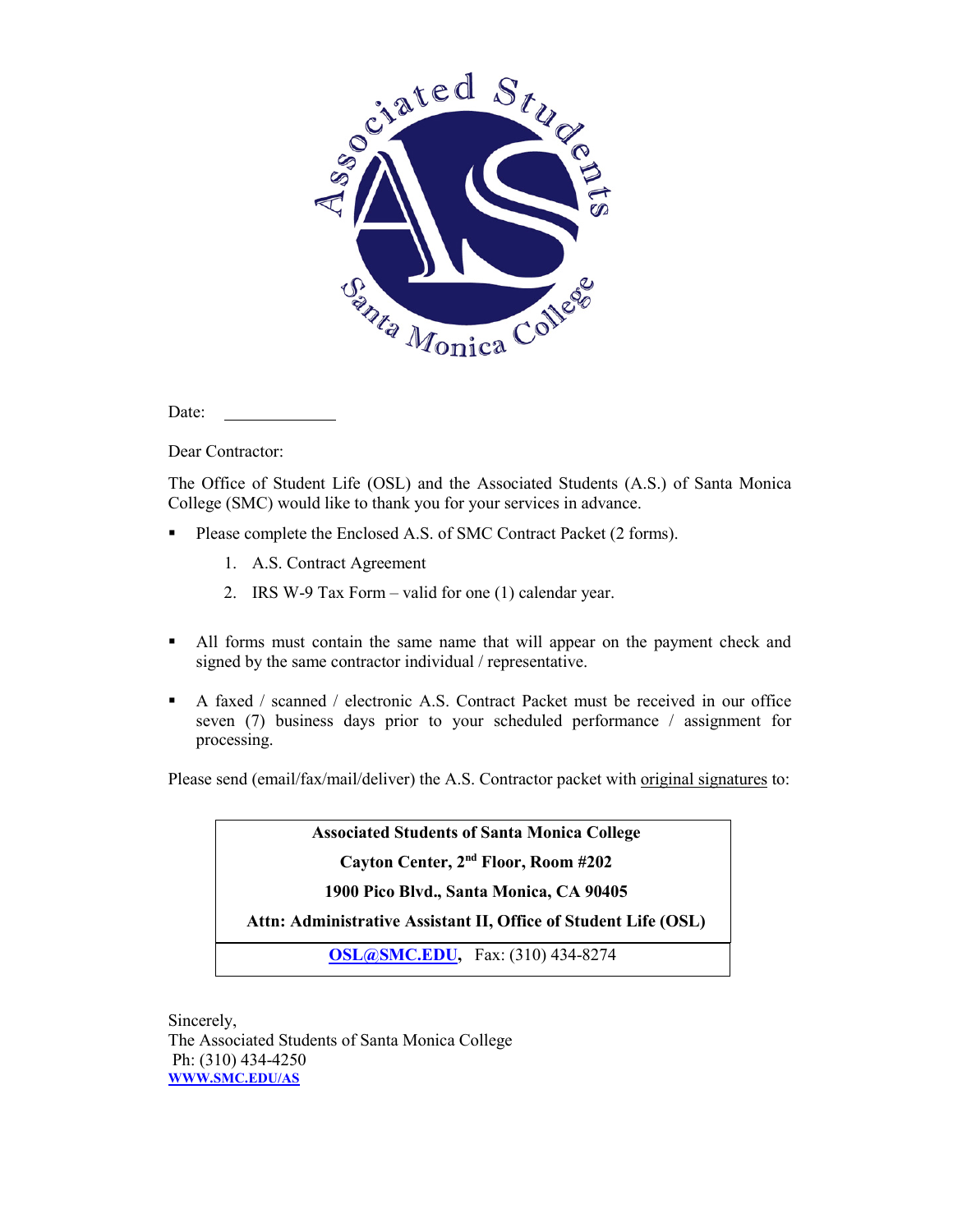

## **Associated Students (A.S.) of Santa Monica College (SMC) CONTRACT AGREEMENT**

*Note: This contract becomes valid only after the Santa Monica College Dean of Education Enterprise has signed this contract.*

|  | <b>THIS AGREEMENT</b> is entered into this day: | of the month: | , in the year: 20 | between: |
|--|-------------------------------------------------|---------------|-------------------|----------|
|--|-------------------------------------------------|---------------|-------------------|----------|

Contractor's Name (Individual/representative): Phone: Phone: Phone: Phone: Phone: Phone: Phone: Phone: Phone: Phone: Phone: Phone: Phone: Phone: Phone: Phone: Phone: Phone: Phone: Phone: Phone: Phone: Phone: Phone: Phone:

Mailing Address:

#### **Hereinafter referred to as the CONTRACTOR, and the ASSOCIATED STUDENTS (A.S.) OF SANTA MONICA COLLEGE (SMC) hereinafter referred to as the ASSOCIATED STUDENTS or A.S.**

**WHEREAS** the **ASSOCIATED STUDENTS** is authorized by Government Code Section 53060 to contract with and employ an independent contractor specially trained to perform special services required; and **WHEREAS** the **CONTRACTOR** is specially trained, experienced and competent to perform the special services in pursuant to this agreement, the parties hereto contact and agree as follows:

**1. PERIOD OF AGREEMENT** shall be (dates & times):

**The Agreement** shall be subject to cancellation by either party on 30 days written notice to the other. In case of inclement weather or other "Acts of God" at show time, the **ASSOCIATED STUDENTS** reserve the right to postpone activity and payment of consideration to a later date suitable to **ASSOCIATED STUDENTS** and **CONTRACTOR.**

- **2. DUTIES OF CONTRACTOR** shall be:
	- **a. For the following event/assignment:**
- **3. PAYMENT BY THE ASSOCIATED STUDENTS:** The **Associated Students** shall pay the **Contractor** the following fee:
- **4. CONTRACTOR is NOT an OFFICER, EMPLOYEE, or an AGENT of ASSOCIATED STUDENTS of Santa Monica College**. While engaged in the performance of this contract, the **CONTRACTOR** is an independent contractor and is not an officer, employee or an agent of the Associated Students of Santa Monica College.
- **5. CONTENT AGREEMENT:** The Contractor agrees to maintain positive and appropriate language and content throughout the performance, presentation or assignment. This agreement ensures that there will be no inappropriate or offensive statements or actions made during the performance, presentation or assignment. If this agreement is broken, the A.S. reserves the right to withhold compensation.
- **6. CONTRACT VALIDATION**: This contract becomes valid only after the Santa Monica College Dean of Education Enterprise has signed this contract.

#### **WITNESS the parties hereto the day and year first above written**.

## **CONTRACTOR (Individual / Representative named above):**

**Contractor Signature: Contractor Federal Tax I.D./Social Security No.:**

## **Santa Monica College: A.S., Office of Student Life (OSL), and Auxiliary Office Designated Signatures:**

- **1. A.S. Director of Budget Management, see attached A.S. CHECK REQUEST FORM.**
- **2. Office of Student Life Associate Dean, see attached A.S. CHECK REQUEST FORM.**
- **3. Auxiliary Office Contract AUTHORIZED by Mitch Heskel, Dean of Education Enterprise: Date:**